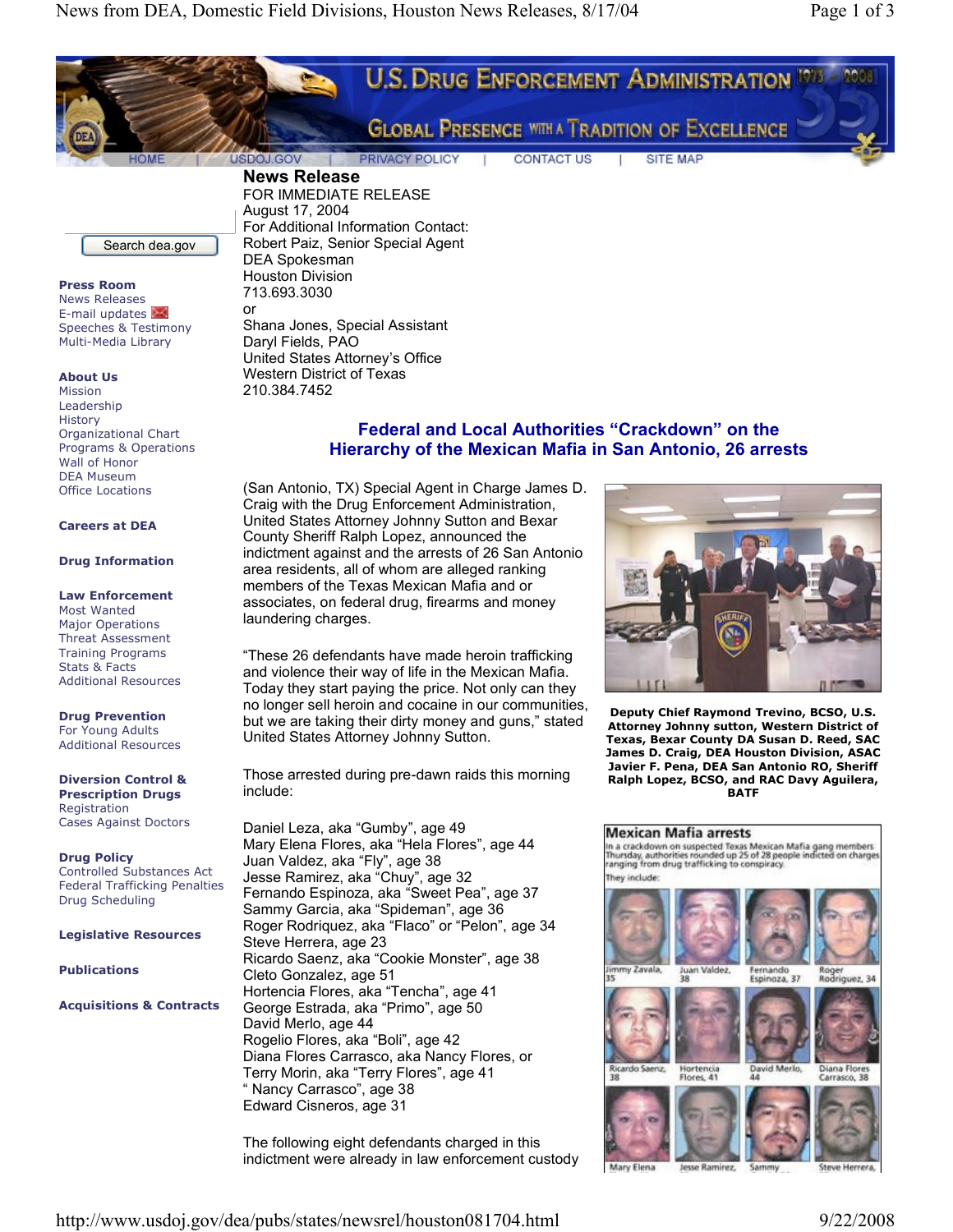prior to today:

#### **Photo courtesy of the San Antonio Express-News**

Jimmy Zavala, aka "Panson" or "Gordo", age 35 Albert Delgado, age 23 Santos Yanez, aka "Puppet", age 39 Matilda Vallejo, age 56 Johnny Garcia – Esparza, aka "Gira", 44 Sylvia Gil, age 44 Alfredo Munoz, aka "Tiny", age 44 Daniel Valles, aka "Dirty Dog" or "Dog", age 40

"Today's takedown of the hierarchy of the Texas Mexican Mafia clearly demonstrates once again that law enforcement in this country remain focused and extremely successful in decimating drug criminal organizations, "stated Special Agent in Charge James D. Craig. "We investigate these groups from top to bottom and DEA remains dedicated not only to making arrests, but also to seizing their ill gotten gains to financially cripple their criminal activities in the community."

A 33 count federal indictment, returned on Wednesday, alleges that for five years beginning in August 1999, the defendants conspired together to: 1) obtain large amounts of heroin and cocaine for further distribution and sale; 2) control the distribution of heroin and cocaine by restricting drug trafficking among non-Texas Mexican Mafia members to those who paid extortion fees or a "tax", 3) protect "Mexican Mafia authorized" drug distributors from robbery, violence and competition; and, 4) using violence in all forms and degrees to enforce the Texas Mexican Mafia drug distribution "tax". Upon conviction of the drug conspiracy charge, each defendant faces between 10 years and life in federal prison.

During the time of the conspiracy, authorities estimate that the organization was responsible for distributing over 150 kilograms of cocaine and over 30 kilograms of heroin. During the course of the investigation, agents also seized approximately 80 firearms and about 50,000 dollars in cash. The indictment also seeks a monetary judgment against the defendants, jointly and severally, in the amount of \$300,000.00, which represents the proceeds of their alleged illegal activities.

"In combating a criminal organization like the Mexican Mafia and other similar organizations, a combined effort by federal, state and local law enforcement agencies will always be successful. This latest effort proves that criminal conspiracies endanger all segments of society and only through effective partnerships can we stop their ill effects on our communities. Our community is well served by all of our efforts when safety of our citizens is of utmost importance. Coordination and cooperation always prove more effective than competition. In this our latest effort, criminal organizations are warned that our efforts are ongoing," stated Bexar County Sheriff Ralph Lopez.

The Mexican Mafia was formed in the early 1980's in the Texas prison system when predominantly Hispanic inmates banded together to protect themselves from predatory inmates during a period of turmoil and violence within the Texas Department of Criminal Justice. Over the years, the gang has focused its efforts to promote widespread criminal activity including narcotics trafficking, extortion and murder. Also known as "Mexikanemi" or "La Eme", the organization was the subject of a 1993 federal indictment, which resulted in the conviction of Heriberto "Herb" HUERTA, at that time president of the organization, and a number of his fellow gang members on drug charges. In 1998, another federal indictment resulted in the conviction of Robert "Beaver" PEREZ, a Mexican Mafia general, and 15 other fellow gang members for their pattern of racketeering activities to include six murders committed in 1994 and 1995 in San Antonio and eight murders allegedly committed by gang members in 1997. The 1997 homicides included the shotgun killing of five people at a residence on West French Place, during August 8, 1997.

This long term Organized Crime/Drug Enforcement Task Force (OCDETF) investigation was coordinated and conducted by the Drug Enforcement Administration (DEA) Task Force and the Bexar County Sheriff's Office with the support of the Texas Department of Criminal Justice, Bureau of Alcohol, Tobacco, Firearms and Explosives and the U.S. Immigration and Customs Enforcement. The DEA Task Force is comprised of law enforcement officers from the Alamo Area Narcotics Task Force, San Antonio PD, Leon Valley PD, New Braunfels PD, Schertz PD, Seguin PD, Sheriff's Departments from Comal, Guadalupe and Kerr Counties, Kerrville Task Force and the Bexar County District Attorney's Office.

Assistant United States Attorney Joey Contreras is handling the prosecution of this case on behalf of the U.S. Government and the case will be prosecuted in the Western District of Texas at San Antonio.